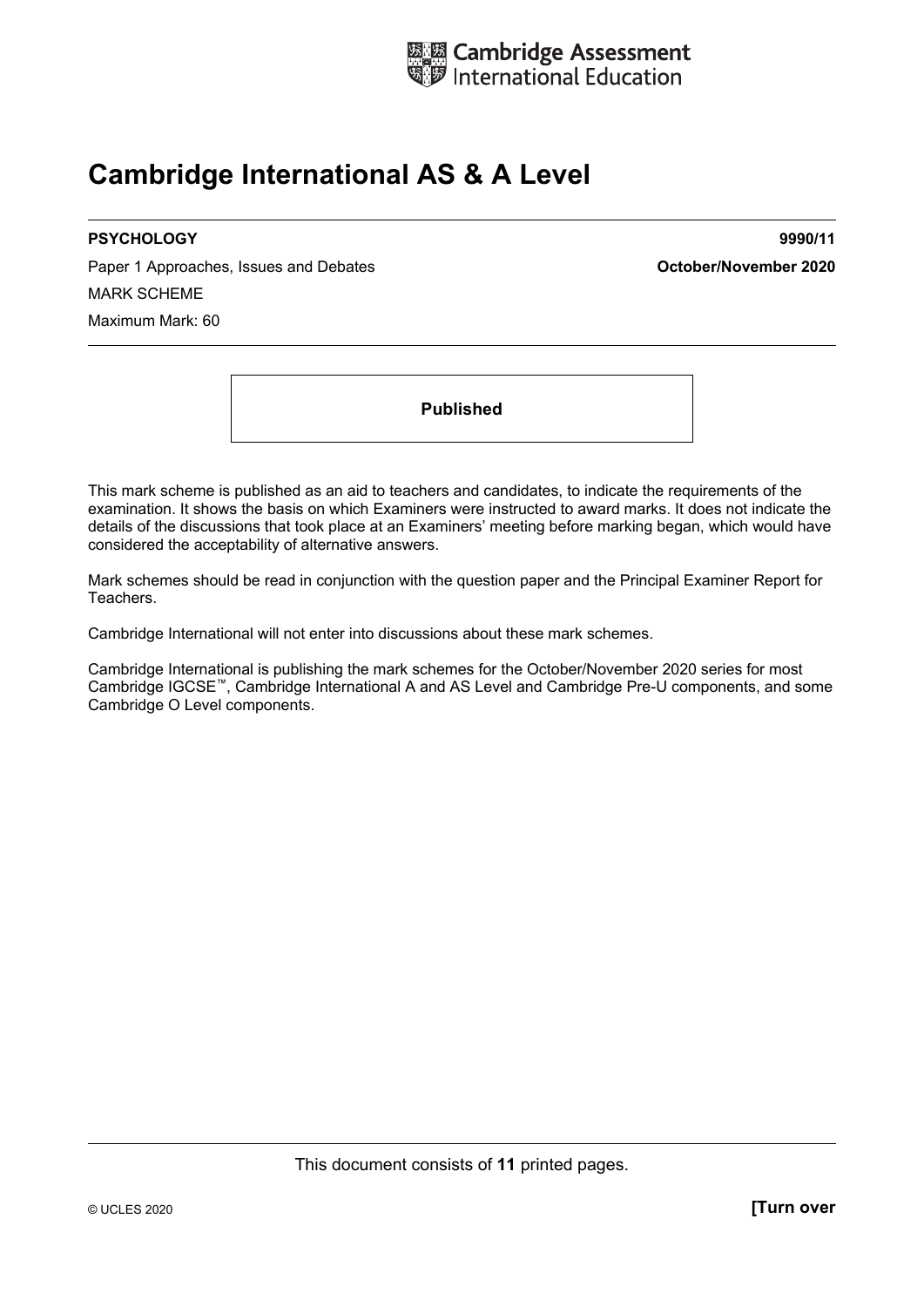## **Generic Marking Principles**

These general marking principles must be applied by all examiners when marking candidate answers. They should be applied alongside the specific content of the mark scheme or generic level descriptors for a question. Each question paper and mark scheme will also comply with these marking principles.

GENERIC MARKING PRINCIPLE 1:

Marks must be awarded in line with:

- the specific content of the mark scheme or the generic level descriptors for the question
- the specific skills defined in the mark scheme or in the generic level descriptors for the question
- the standard of response required by a candidate as exemplified by the standardisation scripts.

GENERIC MARKING PRINCIPLE 2:

Marks awarded are always **whole marks** (not half marks, or other fractions).

GENERIC MARKING PRINCIPLE 3:

Marks must be awarded **positively**:

- marks are awarded for correct/valid answers, as defined in the mark scheme. However, credit is given for valid answers which go beyond the scope of the syllabus and mark scheme, referring to your Team Leader as appropriate
- marks are awarded when candidates clearly demonstrate what they know and can do
- marks are not deducted for errors
- marks are not deducted for omissions
- answers should only be judged on the quality of spelling, punctuation and grammar when these features are specifically assessed by the question as indicated by the mark scheme. The meaning, however, should be unambiguous.

GENERIC MARKING PRINCIPLE 4:

Rules must be applied consistently, e.g. in situations where candidates have not followed instructions or in the application of generic level descriptors.

GENERIC MARKING PRINCIPLE 5:

Marks should be awarded using the full range of marks defined in the mark scheme for the question (however; the use of the full mark range may be limited according to the quality of the candidate responses seen).

GENERIC MARKING PRINCIPLE 6:

Marks awarded are based solely on the requirements as defined in the mark scheme. Marks should not be awarded with grade thresholds or grade descriptors in mind.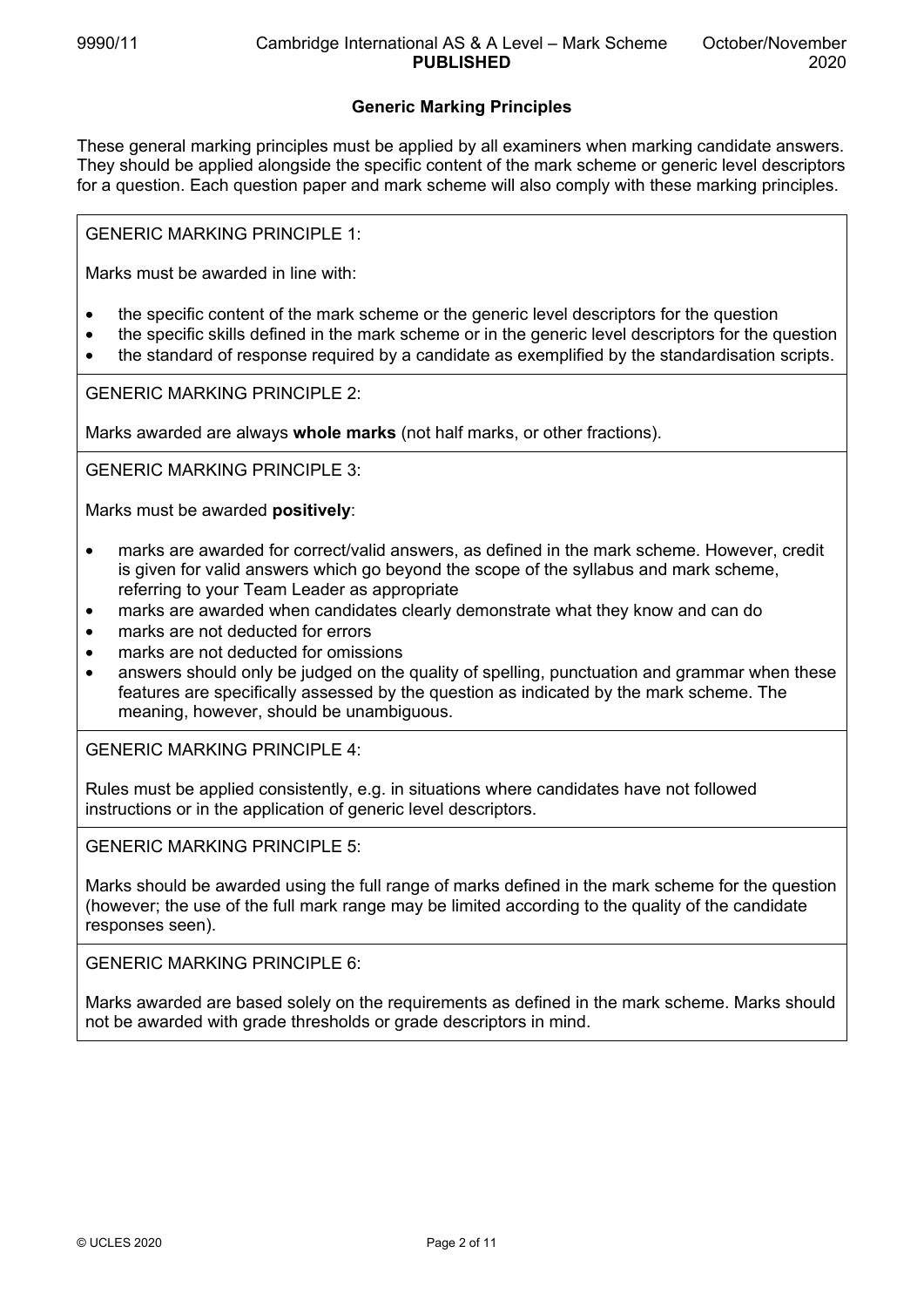| Question | <b>Answer</b>                                                                                                                                                                                                                                                                                                                                                                                                                                                                                                                                                                                                                                                                                                                                | <b>Marks</b> |
|----------|----------------------------------------------------------------------------------------------------------------------------------------------------------------------------------------------------------------------------------------------------------------------------------------------------------------------------------------------------------------------------------------------------------------------------------------------------------------------------------------------------------------------------------------------------------------------------------------------------------------------------------------------------------------------------------------------------------------------------------------------|--------------|
| 1(a)     | From the study by Baron-Cohen et al. testing theory of mind in<br>participants with Asperger's syndrome and autism:                                                                                                                                                                                                                                                                                                                                                                                                                                                                                                                                                                                                                          | 1            |
|          | Name the test that was being revised in this study.                                                                                                                                                                                                                                                                                                                                                                                                                                                                                                                                                                                                                                                                                          |              |
|          | 1 mark for correct answer                                                                                                                                                                                                                                                                                                                                                                                                                                                                                                                                                                                                                                                                                                                    |              |
|          | (Reading the Mind in the) Eyes Test;                                                                                                                                                                                                                                                                                                                                                                                                                                                                                                                                                                                                                                                                                                         |              |
| 1(b)     | Identify two problems with the original test.                                                                                                                                                                                                                                                                                                                                                                                                                                                                                                                                                                                                                                                                                                | $\mathbf{2}$ |
|          | 1 mark per problem identified/described                                                                                                                                                                                                                                                                                                                                                                                                                                                                                                                                                                                                                                                                                                      |              |
|          | Forced-choice using two options;<br>Parents of AS children scored low;<br>Narrow range of total scores/ceiling effect of scores;<br>Too few questions/used 25 questions;<br>Contained basic and complex mental states;<br>Some items could be solved by looking at gaze direction;<br>More female faces (than male);<br>Target and foil were (semantic) opposites;                                                                                                                                                                                                                                                                                                                                                                           |              |
| 1(c)     | Outline one conclusion from this study.                                                                                                                                                                                                                                                                                                                                                                                                                                                                                                                                                                                                                                                                                                      | $\mathbf{2}$ |
|          | $2$ marks = full conclusion<br><b>1</b> mark = partial conclusion<br>$0$ marks = purely results<br>e.g.<br>People diagnosed with AS/HFA lack theory of mind (1 mark);<br>People diagnosed with AS/HFA lack theory of mind, so they find it difficult<br>show empathy/difficult to understand the emotions of others (2 marks);<br>The Revised 'Eyes Test' overcame the problems of the original version<br>$(1$ mark);<br>The Revised 'Eyes Test' overcame the problems of the original version<br>making it a valid test of social intelligence (in adults) (2 marks);<br>The Revised test could discriminate AS and non-AS participants (1 mark);<br>AS/HFA participants scored lower on the Eyes Test than all other groups (0<br>marks). |              |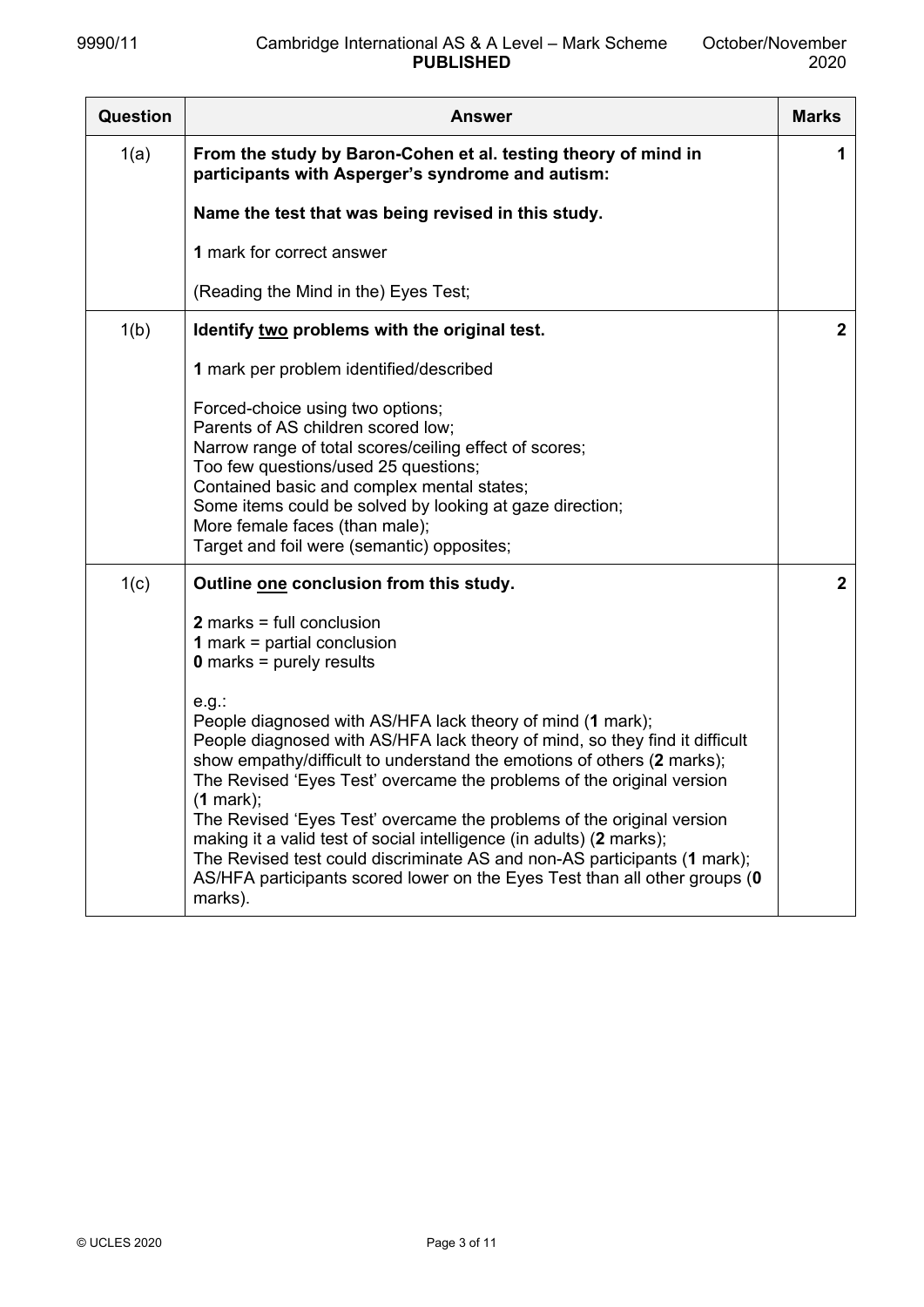| Question | <b>Answer</b>                                                                                                                                                                                                                                                              | <b>Marks</b> |
|----------|----------------------------------------------------------------------------------------------------------------------------------------------------------------------------------------------------------------------------------------------------------------------------|--------------|
| 2        | From the study by Piliavin et al. (subway Samaritans):                                                                                                                                                                                                                     |              |
| 2(a)     | Describe what the observers recorded about participants in the<br>adjacent area.                                                                                                                                                                                           | 3            |
|          | 1 mark per correct point                                                                                                                                                                                                                                                   |              |
|          | Coded race, sex, location of people (any 2 gets 1 mark);<br>Latency/time taken for first helper to arrive if no model present;<br>Latency/time taken for (extra) help to arrive after model helped;<br>Spontaneous comments from people;<br>Elicited comments from people. |              |
| 2(b)     | Describe one result about the sex of 'spontaneous first helpers'. You<br>must use data in your answer.                                                                                                                                                                     | 3            |
|          | <b>3</b> marks = comparison result with correct data<br>2 marks = comparison result with no data or using qualitative data as<br>comparison or implicit<br>1 mark = one result (e.g. for just males) or basic result                                                       |              |
|          | e.g. 3 marks<br>More males were spontaneous first helpers compared to females as 90% of<br>spontaneous first helpers were male.                                                                                                                                            |              |
|          | e.g. 2 marks<br>More males were spontaneous first helpers compared to females.                                                                                                                                                                                             |              |
|          | e.g. 1 mark<br>More males helped.                                                                                                                                                                                                                                          |              |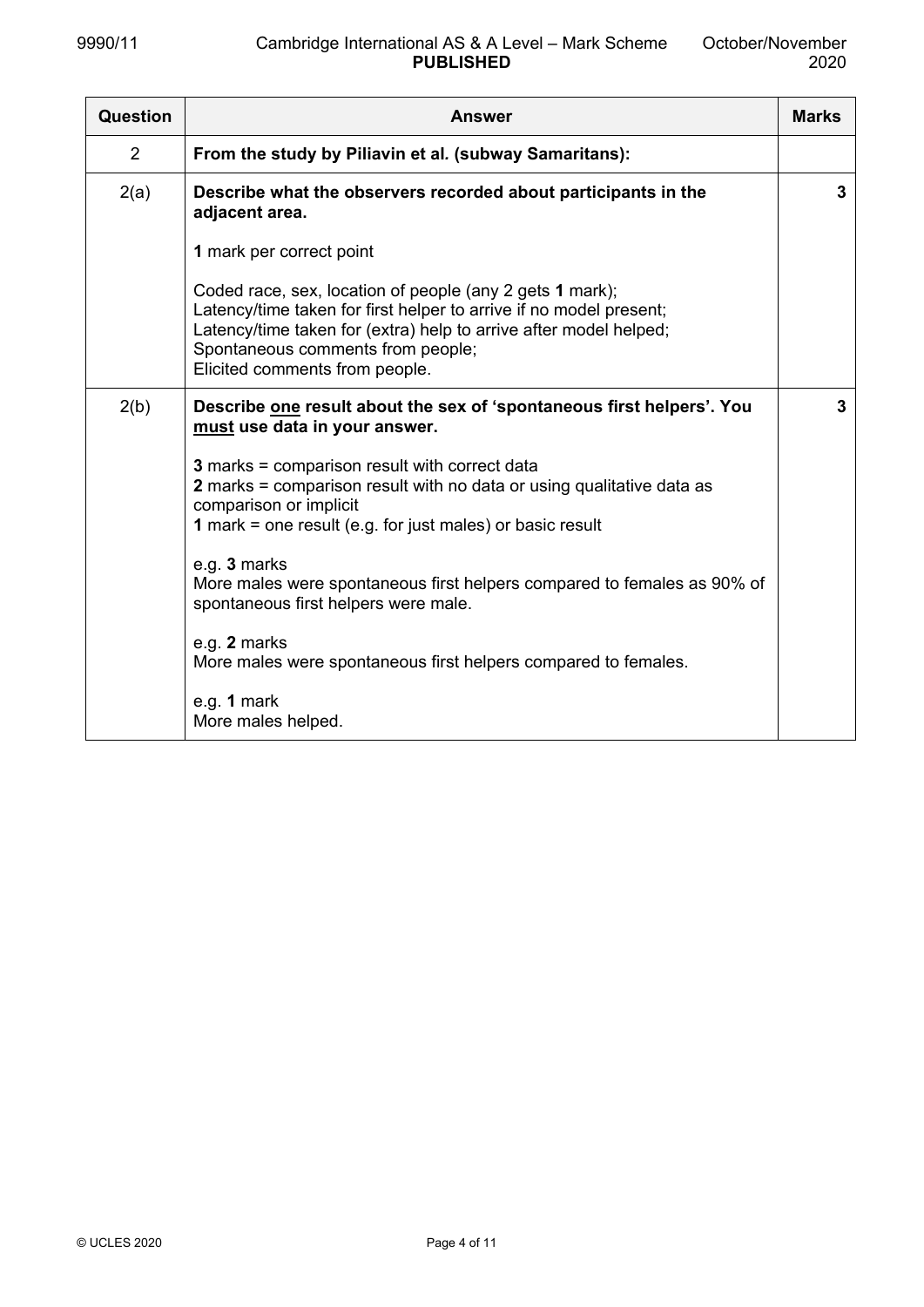| <b>Question</b> |                               | <b>Answer</b>                                                                                                                                                                                                                                                             | <b>Marks</b> |
|-----------------|-------------------------------|---------------------------------------------------------------------------------------------------------------------------------------------------------------------------------------------------------------------------------------------------------------------------|--------------|
| 3               | Sleep disorders;<br>Insomnia. | Explain one or more real-world applications of the study by Dement<br>and Kleitman (sleep and dreams). Do not refer to more than three<br>applications in your answer.<br>Suitable examples include:<br>This will be band-marked as follows:                              | 5            |
|                 | <b>Marks</b>                  | <b>Description</b>                                                                                                                                                                                                                                                        |              |
|                 | $5\phantom{1}$                | <b>One</b> application suggested in depth and it is clear what the<br>application is and how it will be achieved;<br><b>OR</b><br>More than one application suggested in less depth, but still<br>clearly showing what the application is and how it will be<br>achieved. |              |
|                 | $3 - 4$                       | <b>One</b> application suggested which has some detail with the<br>application identifiable and how it will be achieved;<br><b>OR</b><br>More than one application suggested that are brief, but the<br>application is identifiable with how it will be achieved.         |              |
|                 | $1 - 2$                       | <b>One or more</b> application suggested that are/is brief but may<br>lack clarity as to what the application is and/or how it will be<br>achieved.                                                                                                                       |              |
|                 | $\mathbf 0$                   | No creditworthy real-world application or description of study<br>only.                                                                                                                                                                                                   |              |

| Question | <b>Answer</b>                                                                               | <b>Marks</b> |
|----------|---------------------------------------------------------------------------------------------|--------------|
| 4        | From the study by Saavedra and Silverman (button phobia):                                   |              |
| 4(a)(i)  | Name one stimulus given a Distress Rating of 2 or 3 on the<br>Disgust/Fear Hierarchy.       |              |
|          | 1 mark for correct answer<br>Take first answer only.                                        |              |
|          | Large denim jean (buttons);<br>Small denim jean (buttons);<br>Clip-on denim jean (buttons). |              |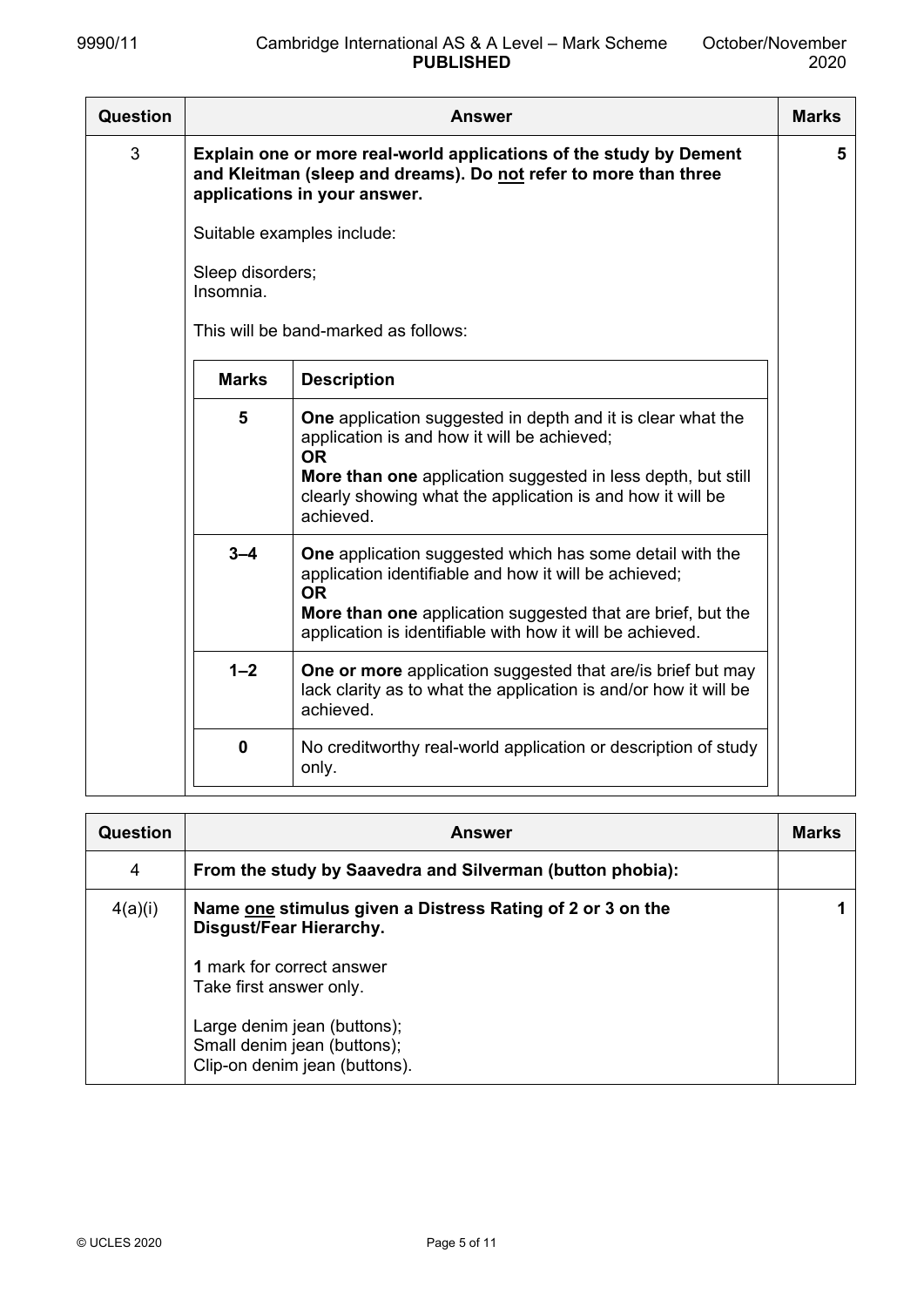| <b>Question</b> | <b>Answer</b>                                                                                                                                                                                                                                                                       | <b>Marks</b> |
|-----------------|-------------------------------------------------------------------------------------------------------------------------------------------------------------------------------------------------------------------------------------------------------------------------------------|--------------|
| 4(a)(ii)        | Name one stimulus given a Distress Rating of 7 or 8 on the<br>Disgust/Fear Hierarchy.                                                                                                                                                                                               | 1            |
|                 | 1 mark for correct answer<br>Take first answer only.                                                                                                                                                                                                                                |              |
|                 | Hugging Mom when she was wearing regular medium plastic (buttons);<br>Small coloured plastic (buttons);<br>Small clear plastic (buttons).                                                                                                                                           |              |
| 4(b)            | Describe the participant used in this study.                                                                                                                                                                                                                                        | 3            |
|                 | 1 mark per correct point                                                                                                                                                                                                                                                            |              |
|                 | One boy;<br>9-year old;<br>Hispanic/American;<br>He was presented by his mum to a Child Anxiety and Phobic Program;<br>He did not meet the criteria for OCD;<br>He did meet the criteria (DSM-IV) for a phobia;<br>He had experienced a bowl of buttons falling on him (at school). |              |
| 4(c)            | Explain why this study is from the learning approach.                                                                                                                                                                                                                               | $\mathbf{2}$ |
|                 | 2 marks = clearly linked to learning approach (either through example or<br>assumption)<br>1 mark = partially linked to learning approach/assumption of the learning<br>approach only                                                                                               |              |
|                 | e.g.<br>Part of this therapy was based on operant conditioning (1 mark). He was<br>rewarded for being able to handle buttons on the Feeling Thermometer<br>$(1$ mark).                                                                                                              |              |
|                 | He had an experience of the bowl of buttons falling on to him (1 mark). He<br>never had this phobia before then so the phobia has been learnt (1 mark).                                                                                                                             |              |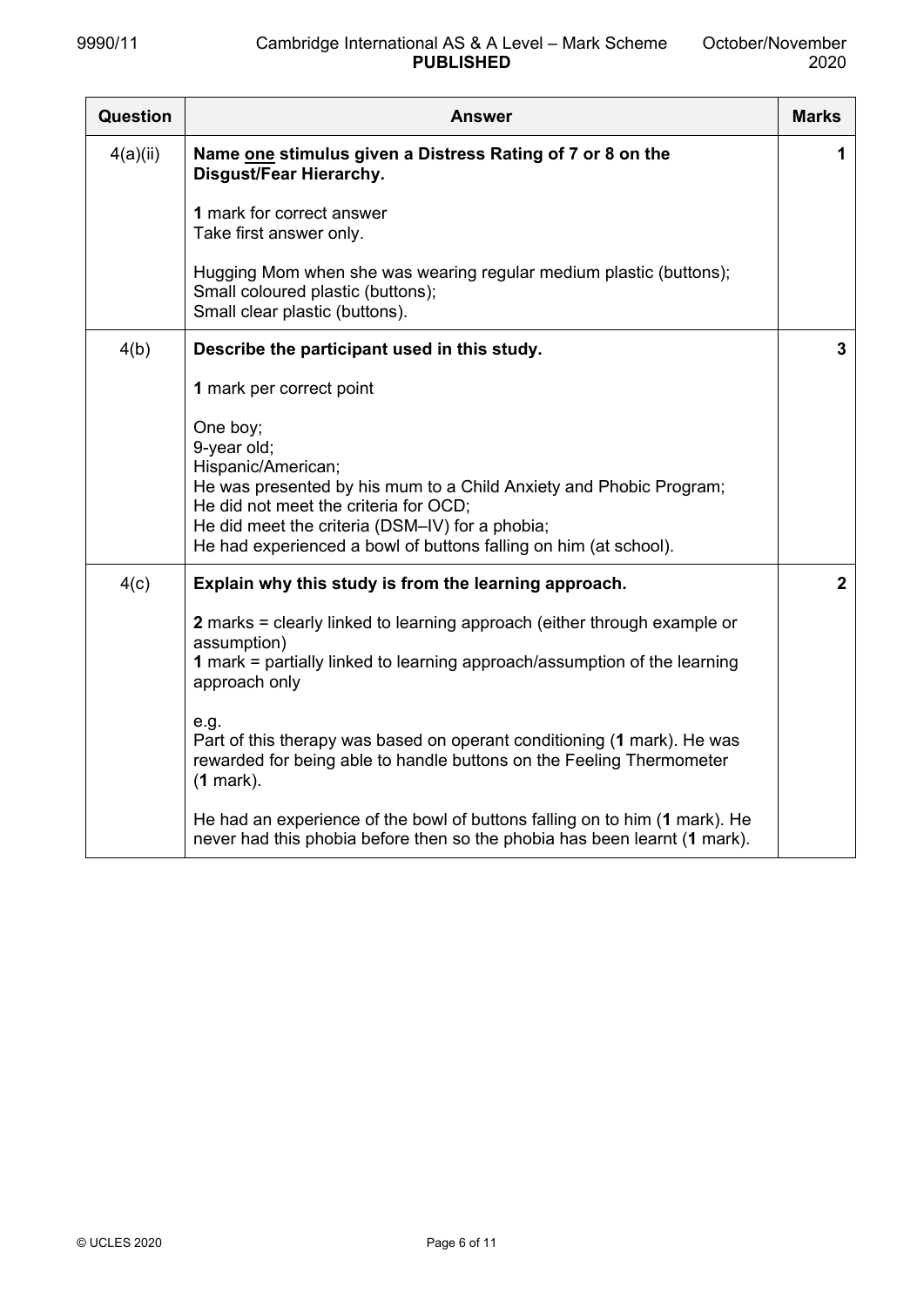| <b>Question</b> | Answer                                                                                                                                                                                                                                                                                                                                                                                                                                                       | <b>Marks</b> |
|-----------------|--------------------------------------------------------------------------------------------------------------------------------------------------------------------------------------------------------------------------------------------------------------------------------------------------------------------------------------------------------------------------------------------------------------------------------------------------------------|--------------|
| 5               | From the study by Yamamoto et al. (chimpanzee helping):<br>Describe the procedure of the First 'Can See' condition and the<br>'Cannot See' condition.                                                                                                                                                                                                                                                                                                        | 4            |
|                 | 1 mark per correct point<br>Max 3 for either condition                                                                                                                                                                                                                                                                                                                                                                                                       |              |
|                 | e.g. First Can See:<br>The chimpanzees were in adjacent/separate (experimental) booths/rooms;<br>There was a transparent panel / wall divider separating both booths;<br>Each chimp was either a helper or recipient;<br>There was a task that needed a stick or straw to solve;<br>All chimps had a tray of seven objects;<br>The helper could give the recipient an object through the hole / hole in the<br>wall so chimpanzee could pass a tool through. |              |
|                 | e.g. Cannot See:<br>The chimpanzees were in adjacent/separate (experimental) booths/rooms<br>(only award if not awarded for the First Can See condition);<br>The wall between them was opaque;<br>Except for a small window that could only be accessed if a chimpanzee<br>purposely wanted to look through it (to help).                                                                                                                                    |              |
| 6               | Describe the psychology that is being investigated in the study by<br>Canli et al. (brain scans and emotion).                                                                                                                                                                                                                                                                                                                                                | 5            |
|                 | 1 mark per 'psychology' point made<br>1 identification mark is available<br>1 mark available for an explicit example from the study<br>Creditworthy 'psychology' includes emotions, amygdala, brain scans,                                                                                                                                                                                                                                                   |              |
|                 | memories.<br>e.g.<br>An fMRI is a non-invasive technique / measures brain activity;<br>Radio waves are coupled with a strong magnetic field to create the scan<br>output;<br>This allows a researcher to look at blood flow in the brain during mental<br>activities / processing of information.                                                                                                                                                            |              |
|                 | The amygdala was investigated about its links with memories;<br>It is part of the brain in the temporal lobe / part of the limbic system;<br>The amygdala has different functions in different hemispheres of the brain.                                                                                                                                                                                                                                     |              |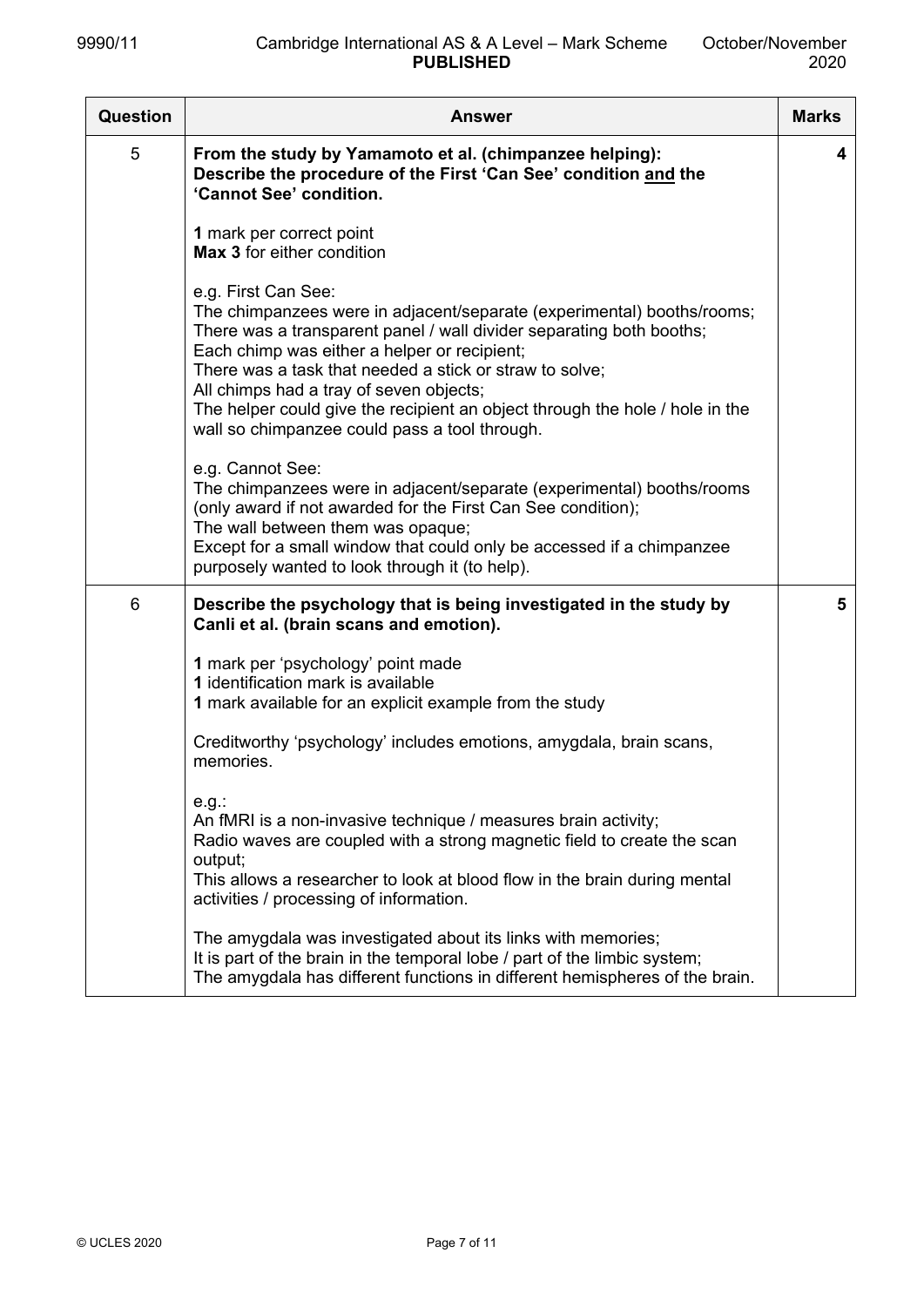| <b>Question</b> | <b>Answer</b>                                                                                                                                                                                                                                                                                                  | <b>Marks</b> |
|-----------------|----------------------------------------------------------------------------------------------------------------------------------------------------------------------------------------------------------------------------------------------------------------------------------------------------------------|--------------|
| 7(a)            | From the study by Laney et al. (false memory):                                                                                                                                                                                                                                                                 | $\mathbf{2}$ |
|                 | Outline one aim of this study.                                                                                                                                                                                                                                                                                 |              |
|                 | $2$ marks = full aim<br><b>1</b> mark = partial aim                                                                                                                                                                                                                                                            |              |
|                 | e.g.<br>To investigate whether (positive) false memories about asparagus can be<br>implanted into a person (2 marks);<br>To investigate false memories for food (1 mark).                                                                                                                                      |              |
| 7(b)            | Outline one methodological weakness of this study.                                                                                                                                                                                                                                                             | $\mathbf{2}$ |
|                 | 1 mark = appropriate methodological weakness<br><b>1</b> mark = applying it to Laney                                                                                                                                                                                                                           |              |
|                 | e.g.<br>Some of the questionnaires used fixed choice answers so this may not<br>represent what would happen in reality (1 mark). For example, the Food<br>Costs questionnaire have seven choices, but in reality not one of those<br>might represent what a participant would pay for that food item (1 mark). |              |
|                 | Only undergraduate students were used in both studies which may limit<br>generalisability (1 mark). They were all of a similar age/educational level so<br>they may not represent how older adults (potentially) form (positive) false<br>memories (1 mark).                                                   |              |
| 7(c)            | Suggest one real-world application based on the procedure of this<br>study.                                                                                                                                                                                                                                    | $\mathbf{2}$ |
|                 | 1 mark for what the application is (clearly based on Laney)<br>1 mark for how it will be achieved                                                                                                                                                                                                              |              |
|                 | e.g.<br>This could be used to help children improve their diets (1 mark: what).<br>Children could be 'tricked' by their parents/dietician by telling them that they<br>loved broccoli/asparagus/cabbage, etc., the first time they tried it and keep<br>repeating the false information (1 mark: how).         |              |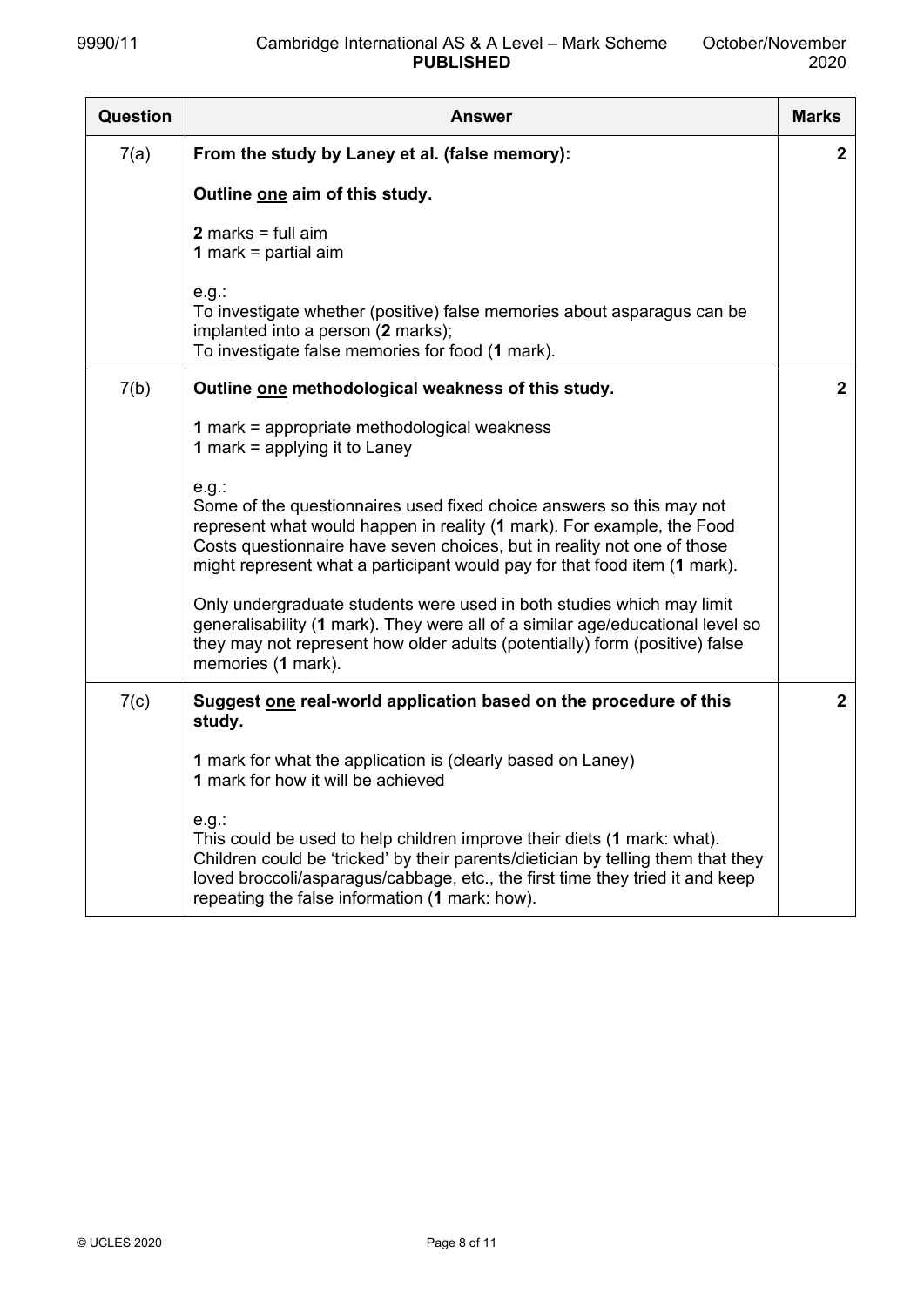| <b>Question</b> | <b>Answer</b>                                                                                                                                                                                         | <b>Marks</b> |
|-----------------|-------------------------------------------------------------------------------------------------------------------------------------------------------------------------------------------------------|--------------|
| 8(a)            | From the study by Bandura et al. (aggression):                                                                                                                                                        | 4            |
|                 | Describe how the children were rated on aggressive behaviour in their<br>nursery school, prior to the study.                                                                                          |              |
|                 | 1 mark per correct statement<br>1 mark available for naming two of the scales used                                                                                                                    |              |
|                 | Rated on four different scales about aggression;<br>All five point scales;<br>By experimenter and nursery school teacher;<br>Scales = physical aggression / verbal aggression / aggression towards    |              |
|                 | inanimate objects / aggression inhibition (2 named = $1$ mark);<br>They were rated independently;<br>A composite score was given to all children / scores for scales were added<br>up for each child. |              |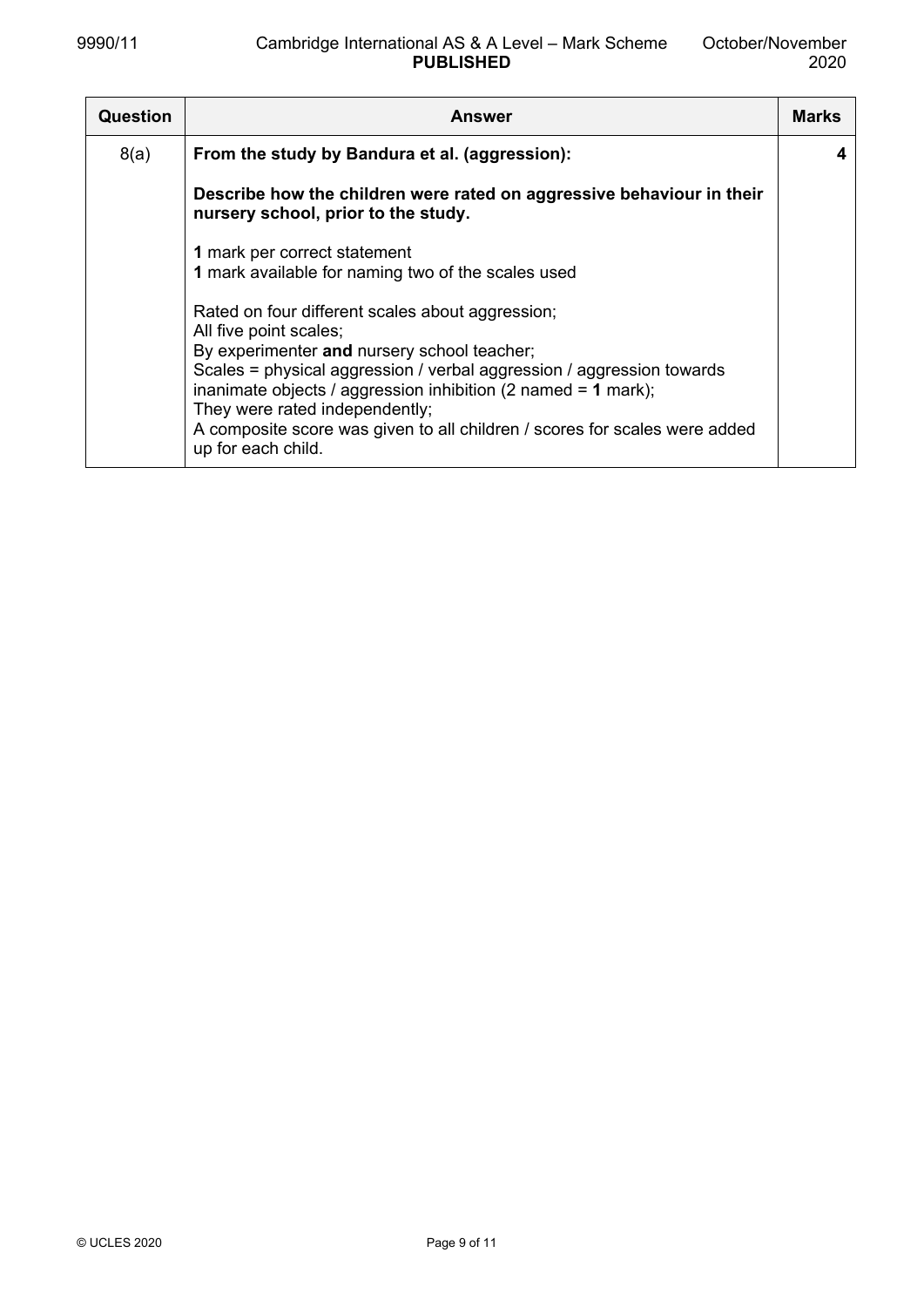**8** 

| 8(b) | Bandura et al.   | Explain whether each guideline below was broken in the study by                                                                                                                                                                                                                                                                                                                                           |              |
|------|------------------|-----------------------------------------------------------------------------------------------------------------------------------------------------------------------------------------------------------------------------------------------------------------------------------------------------------------------------------------------------------------------------------------------------------|--------------|
|      | ٠                | confidentiality<br>protection from physical harm<br>protection from psychological harm<br>right to withdraw                                                                                                                                                                                                                                                                                               |              |
|      |                  | Use the following Levels marking for each guideline separately.                                                                                                                                                                                                                                                                                                                                           |              |
|      | Level            | <b>Descriptor</b>                                                                                                                                                                                                                                                                                                                                                                                         | <b>Marks</b> |
|      | 2                | The answer explicitly describes the ethical guideline<br>and the example is contextualised from the named<br>study. OR The ethical guideline is <i>implicit</i> from the use<br>of a well argued example contextualised from the<br>named study.                                                                                                                                                          | $\mathbf 2$  |
|      | 1                | The answer explicitly describes the ethical without<br>correct contextualisation/no contextualisation.<br>OR The ethical guideline is <i>implicit</i> from the use of a<br>brief example contextualised from the named study.<br><b>OR</b> The ethical guideline is incorrectly described but<br>the contextualised example from the named study is<br>correct.                                           | 1            |
|      | 0                | The description of the ethical guideline is incorrect<br>and/or the contextualised example is incorrect<br>OR No answer given.                                                                                                                                                                                                                                                                            | 0            |
|      | Confidentiality: | e.g. Any data should not be identifiable as a single participants' response /<br>participants' data must not be named as theirs.<br>All we know is that they were children from a nursery at Stanford University /<br>we only know the gender and age (range).                                                                                                                                            |              |
|      | a study.         | Protection from physical harm:<br>e.g. Participants should leave the study in the same physical state as they<br>entered / Participants should not be potentially harmed by the procedure of<br>The children could have injured themselves when they were playing/hitting /<br>being aggressive with the Bobo doll / toys in the room so this was broken.                                                 |              |
|      |                  | Protection from psychological harm:<br>e.g. Participants should leave the study in the same mental/psychological<br>state as they entered / Participants should not be potentially harmed by the<br>procedure of a study.<br>The children could have left the study thinking that aggression was<br>good/frightening so their way of thinking had been changed / not reduced<br>before leaving the study. |              |
|      | penalty);        | Right to withdraw:<br>e.g. participants should be able to leave the study at any point (without<br>In the experimental room the experimenter remained with the child so they<br>could not leave the room, so it was broken.                                                                                                                                                                               |              |